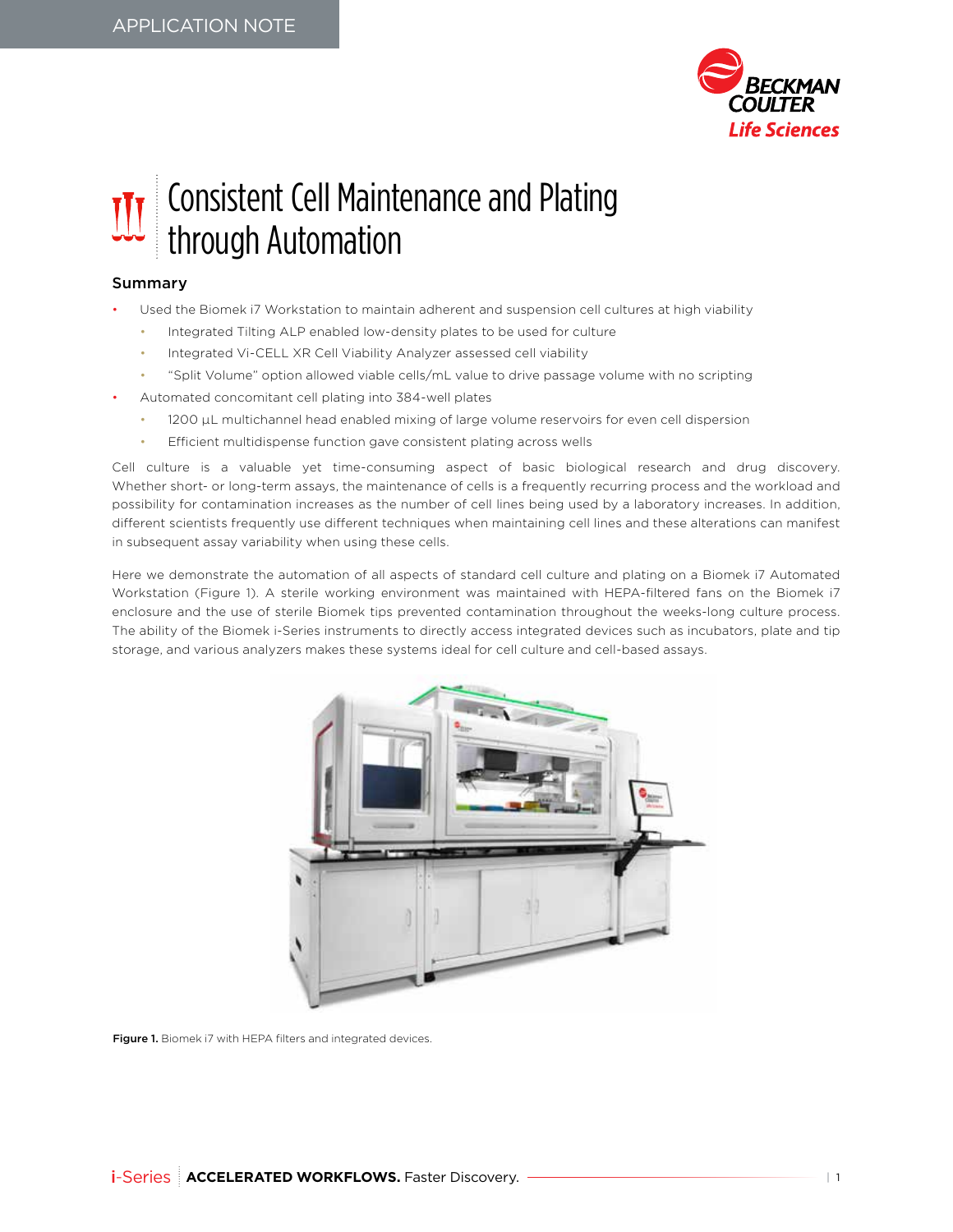CHO cells were cultured under adherent conditions in 6-well plates and a Tilting ALP was used to angle the plate to enable the Span-8 probes to completely remove culture media without disturbing the cells. Cells were then trypsinized by incubating on a heated Peltier device, resuspended and counted on an integrated Vi-CELL XR Cell Viability Analyzer. 1 X 106 viable cells were passaged into the next well every three days utilizing the "Split Volumes" option to automatically account for when transfer volumes were greater than the tip capacity. 24 hours after plating, cell confluence was determined on four regions of each well using a SpectraMax i3X Multi-Mode Detection Platform with SpectraMax MiniMax 300 Imaging Cytometer. Figure 2 shows the distribution of cells after passaging manually or on the Biomek i7 Workstation. The lack of cell clumps in the images shows the automated trypsinization was effective and the low CV value illustrates even distribution of cells across the well.



Avg. =  $59.9\%$ , CV =  $6.9\%$ 



Figure 2. Consistent automated cell passage. Cell confluence (purple) was measured across 12 images in each of 4 regions of the 6-well plate well 24 hours after manual and automated passaging of 1 X 10<sup>6</sup> cells. Average confluence and CVs across the 4 regions illustrate even cell distribution and comparable results between automated and manual passages.

Figure 3 plots cell counts and viability of CHO cells over six automated and manual passages, as measured on the Vi-CELL. The Biomek i7 Workstation was able to maintain the cells to comparable levels as the manual passaging results while maintaining cells above 90% viability. The average cell count across passages was slightly lower for automated passage, likely due to the inability to access a small portion of the well when tilted. Most significantly, the variability across passages is lower for the automated system than what was achieved manually (CV = 7.9% vs. 13.8% for cell counts), and this consistent treatment should aid assay consistency.





Figure 3. Automated cell maintenance. CHO cell counts (A) and viability (B) following 6 manual and automated passages, with comparable results between the two approaches. C) Averages and CVs across the six passages. Automated passaging resulted in lower variability in both metrics.